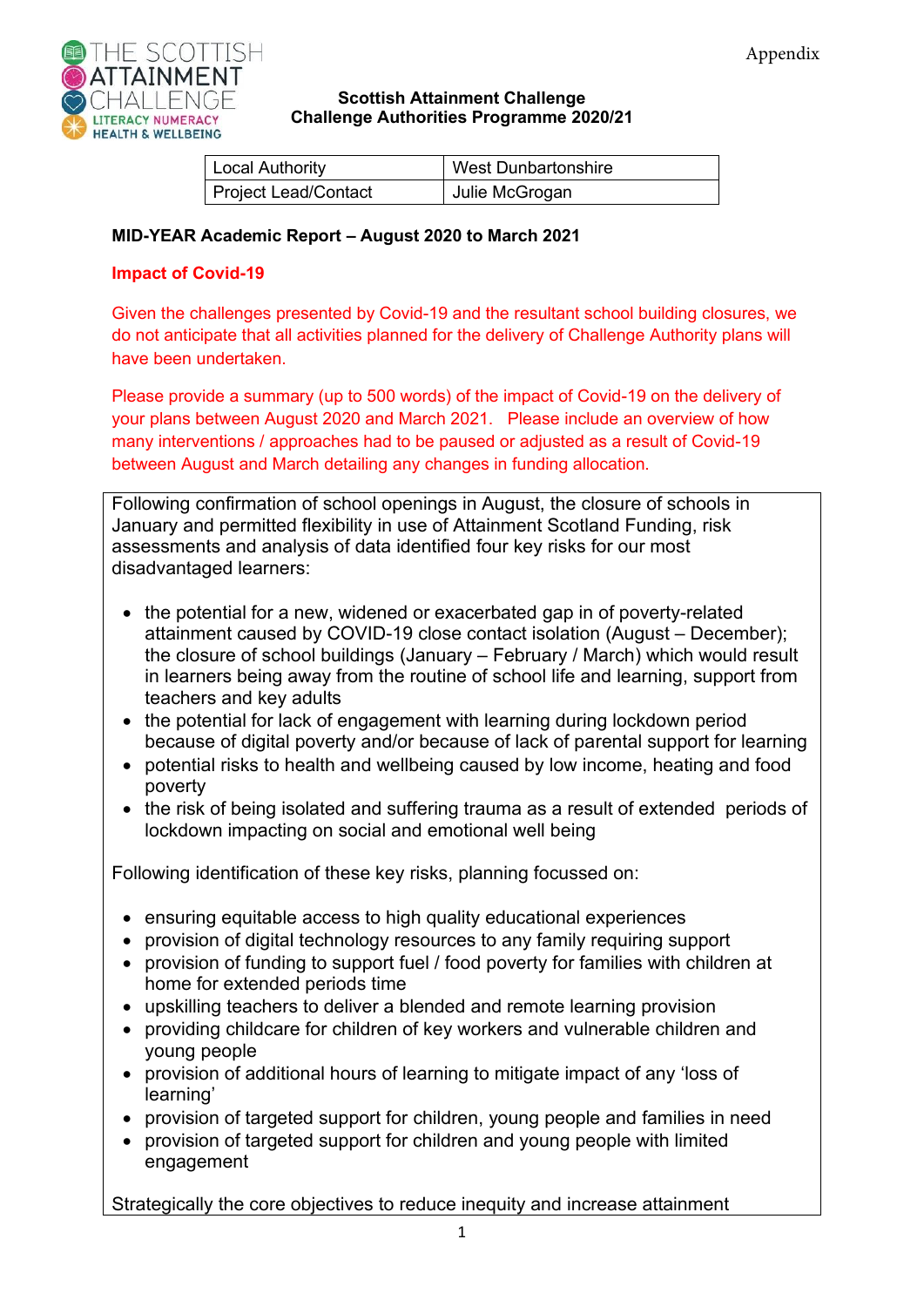remained with agile planning required to respond to changing context and circumstances. Attention was focussed on:

- an integrated service approach to supporting children and families with a key focus on supporting families with remote learning
- setting high expectations for delivery of remote learning
- monitoring the impact of COVID-19 on our objectives and our communities
- provision of a high quality, relevant curriculum through our Virtual School, Campus@WDC
- responding to the health crisis with robust health and safety and provision of well being supports for staff
- ensuring schools were not overwhelmed managing the change in delivery whilst supporting the needs of our children and young people

Providing for these priorities necessitated an agile adjustment of authority planning including SAC work stream plans and priorities, re-allocation of resources and realignment where necessary of staff remits. As a result almost all of workstream plans were paused and/or readjusted as detailed with respect to the relevant workstreams in the sections below.

| Number of schools supported by this funding?                                                                                                                                                                                                                                                                                                                                                                                                                                                                                                                               | All secondary,<br>primary and<br>ELCC's |  |
|----------------------------------------------------------------------------------------------------------------------------------------------------------------------------------------------------------------------------------------------------------------------------------------------------------------------------------------------------------------------------------------------------------------------------------------------------------------------------------------------------------------------------------------------------------------------------|-----------------------------------------|--|
| How many pupils are benefiting from this funding?                                                                                                                                                                                                                                                                                                                                                                                                                                                                                                                          | 12458                                   |  |
| What progress are you making towards being able to report on the extent to which<br>you are achieving your short, medium and long-term outcomes taking into account<br>the impact of Covid-19 and the resultant school building closures; are there any<br>challenges?                                                                                                                                                                                                                                                                                                     |                                         |  |
| <b>SHORT TERM</b><br>The short term outcomes reflect the current context and education recovery<br>programme:                                                                                                                                                                                                                                                                                                                                                                                                                                                              |                                         |  |
| Maintain progress for attainment and equity<br>$\bullet$<br>Ensure equitable access and experience<br>$\bullet$<br>Support for mental and social well being<br>$\bullet$                                                                                                                                                                                                                                                                                                                                                                                                   |                                         |  |
| In the first phase of recovery from August to December we adopted a strengths<br>based approach and refrained from over assessment to identify impact of lockdown<br>between August and October. This was to enable our schools to welcome the<br>children, establish new COVID-19 secure routines and to ensure equity focus on<br>quality of provision for the attributes and capabilities of Curriculum for Excellence.<br>The local authority collaborated with school leaders to develop the delivery<br>programme and recovery and resilience planning for COVID-19. |                                         |  |
| A recovery strategy was developed with four key priorities:                                                                                                                                                                                                                                                                                                                                                                                                                                                                                                                |                                         |  |
| • monitoring impact, engagement and attainment                                                                                                                                                                                                                                                                                                                                                                                                                                                                                                                             |                                         |  |

- learning at home poverty
- tuition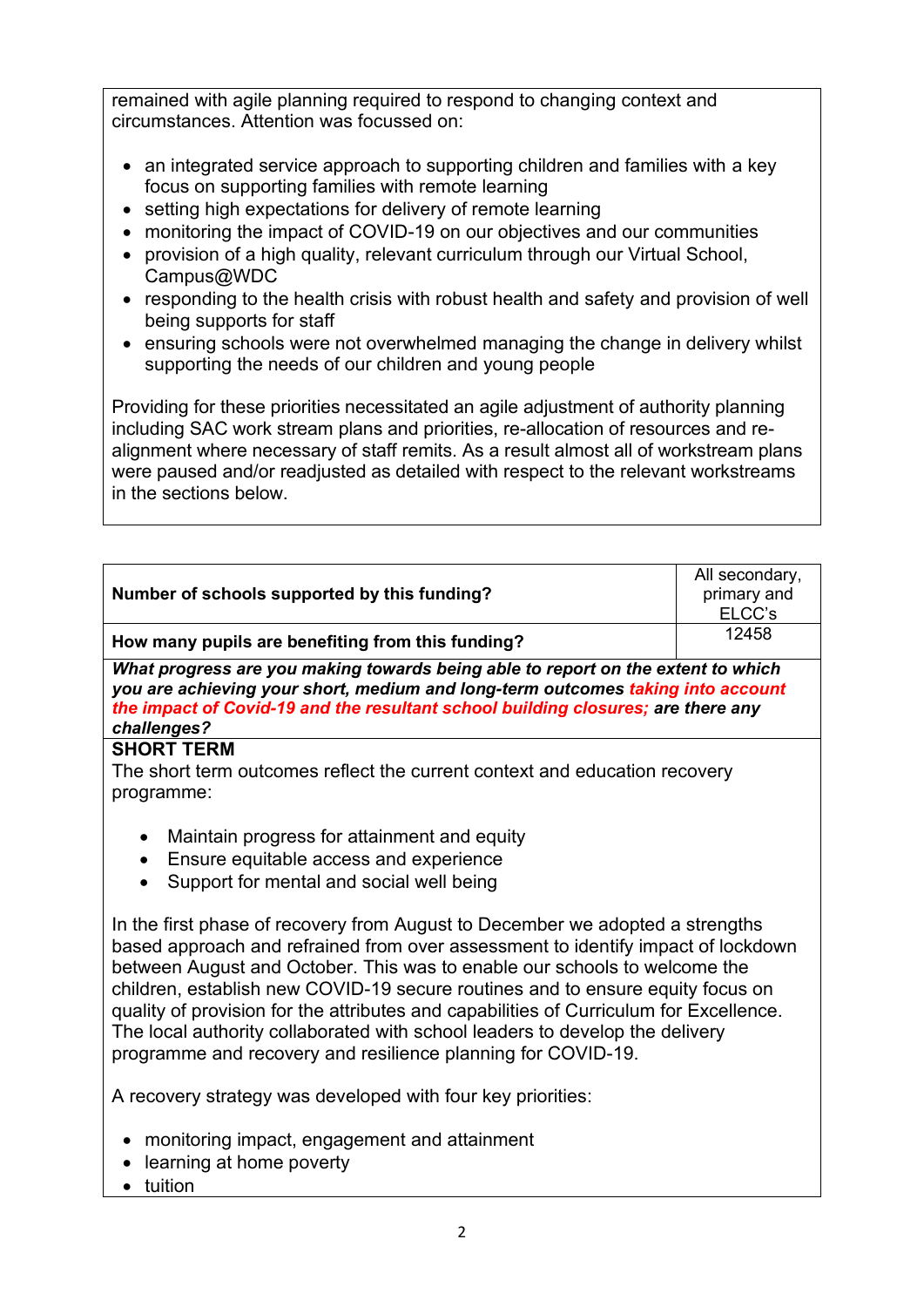• digital inclusion

The engagement of learners during the period of lockdown January - February/March showed sustained levels of engagement with any child or young person provided with resources to assist their learning at home.

We contacted 40 % of our secondary schools and 12 % of our primary schools. In general, the level of engagement in home learning across these establishments during the most recent lockdown from January - March 2021 ranged from 50-90 %. Head Teachers noted that "engagement was much better than last time" and one secondary school stated that engagement had been "very good especially in the Senior Phase".

When asked which stages engaged less well during the 2021 lockdown, 75 % of primary schools stated that P1 had engaged less well and 50 % stated the same for P2. In secondary schools all schools stated that S2 had engaged less well during the 2021 lockdown.

Children and young people requiring additional support to engage in learning due to individual or family circumstances are provided with enhanced levels of direct contact and support from senior leadership teams, support staff and partner agencies. Two-thirds of schools surveyed agreed that engagement in home learning was less for children and young people in SIMD deciles 1 and 2, although several Head Teachers stated that other factors were also influential, e.g. FME, family size, parental support available, family mental health and poverty related issues like hunger. One Head Teacher stated that the "SIMD tool is too blunt" to allow understanding of all these potential barriers to engagement.

A sharp focus on supporting children and families was retained at all times with majority of families engaged with the learning provision. Provision of financial support, food, advice and well being support was at the forefront of the service provision. Provision of learning resources and communication in a range of different modes was applied to support equitable access to information, support and learning.

West Dunbartonshire's Scottish Attainment Challenge plan has been adapted to support any COVID related impact on those most disadvantaged. Funding adaptations are detailed in the individual project updates below.

# **MEDIUM /LONG TERM**

The impact of the strategy to promote outcome focussed planning is embedded, with schools gathering evidence to evaluate impact on outcomes in August to December. The detail is feeding into an improvement strategy for the Service with a programme of intensified support for learners affected by poverty developed to mitigate impact.

The authority model of system wide change and improvement in collaborative communities enabled strength and resilience to provide a quality service in the current challenging context. A strong commitment to providing equitable access to high quality experiences was evident in the leadership of all schools with collective sharing of innovative ideas, practices and experiences to support the learning community of West Dunbartonshire.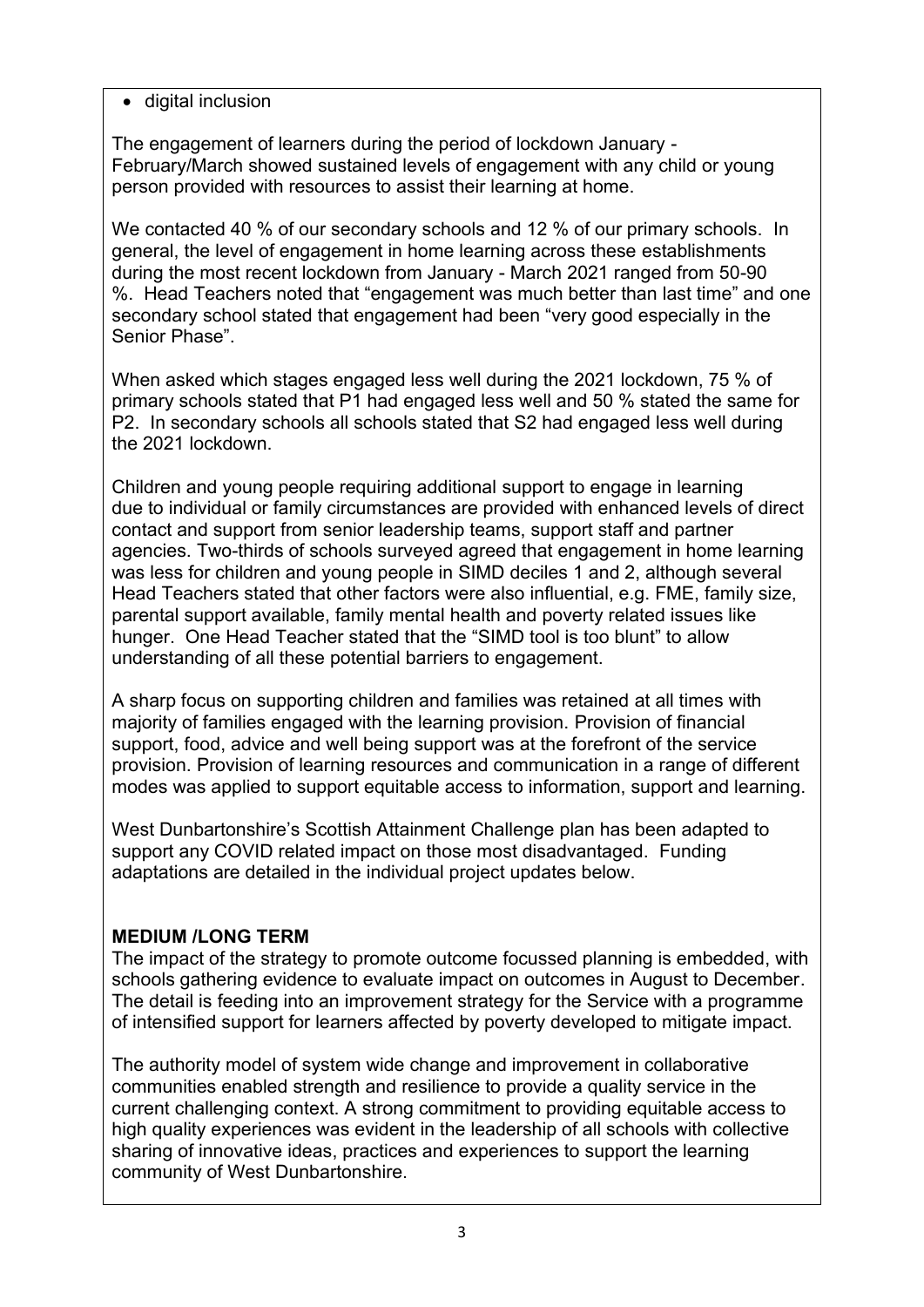The long term goal of ensuring equitable opportunity was evident in the high level commitment to monitoring, tracking and providing prompt targeted interventions to those with limited engagement whether in school or at home. A high quality and extensive range of approaches and resources were used to engage all learners encompassing outreach work by school staff, community learning teams, pupil and family support workers and outreach workers.

All establishments had to contact directly families of children and young people who were not engaging with online learning, while two thirds of establishments reported that they contacted less than half (15-50 %) of their families and the remaining third contacted a few families (< 15 %). Almost all establishments had a systematic approach in place for contacting families, which varied between establishments. One secondary monitored engagement on the basis of the number of subjects and if no engagement in 1-3 subjects they were contacted by the pastoral care team and by a member of SLT if no engagement in more than 3 subjects, two primary schools offered short term places in their Hubs for children who were not engaging at home, while another primary made a list of their vulnerable families which they contacted weekly and another list of families who they contacted when children were not engaging.

Overall, Head Teachers agreed that SIMD decile 1 and 2 pupils were contacted directly more about not engaging in home learning, however, issues could include families with mental health, digital inclusion due to internet or device access, etc. The culture and infrastructure afforded by the Attainment Challenge enabled establishments to respond quickly and effectively, prioritising those most disadvantaged.

Monitoring evidence from schools in the period October to December reflects the national reports with children from lower socio economic deciles being impacted upon more as are the children and young people in S1 and S2 and P1/2.

All establishments, apart from one secondary, agreed with the national picture that learning for P1/P2 and S1 were the most affected by the pandemic. One Head Teacher stated that " P2 especially (had been affected) as they had not had a full year of learning yet", while one secondary Depute said that S1 had "key skills missing" as they had missed part of P7 and S1. Primary Head Teachers mentioned that challenges for P1 children included social and emotional needs, problems like pencil grip which would have picked up by the P1 class teacher and exacerbated challenges for those children who already had challenges identified.

Long term progress had been made with data from 2019 showing improved outcomes for learners with a focus on maximising progress and embedding sustainable change. The adjustment of workstream priorities and resourcing within the period August 2020 to April 2021 impacted upon further expected long term gains to increase attainment and reduce the poverty related attainment gap. Trends over four years in the percentage of learners who achieved the appropriate Curriculum for Excellence (CfE) level for their age and stage show a stable high performance for P1 and S3 and a generally increasing performance for P4 and P7.

Since 2016 achievement in writing has increased by 9% for P4 and 13% for P7. In relation to P1,4,7 reading, the poverty related attainment gap is 4% lower than the national average and attainment has improved for learners in SIMD Q1 by 5% since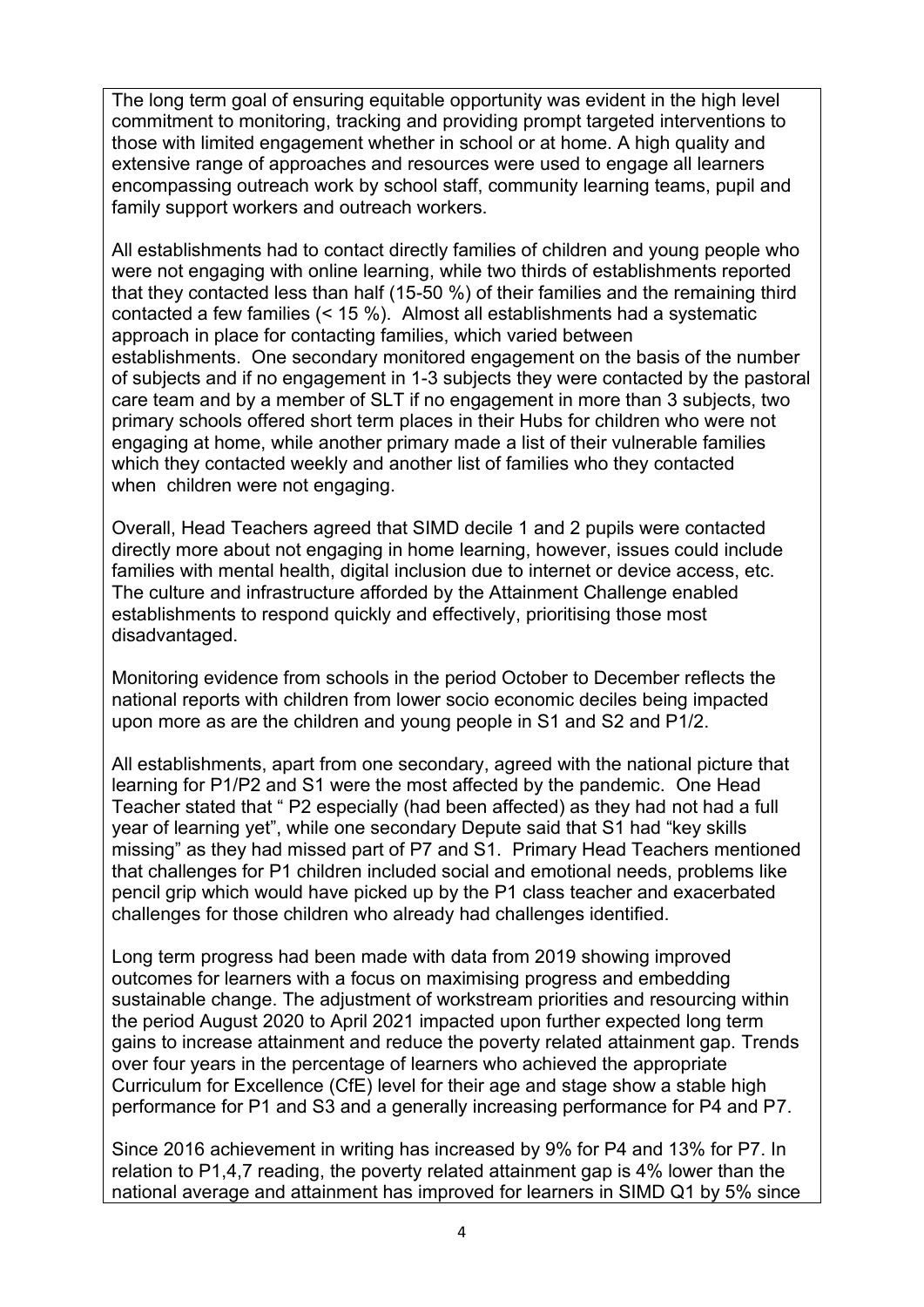2017. In relation to P1,4,7 writing, the poverty related attainment gap is 1% narrower than the national average and attainment for learners living in SIMDQ1 has improved by 2% since 2017.

In relation to P1,4,7 listening and talking, the poverty related attainment gap is 1% narrower than the national average and the attainment of learners living in SIMDQ1 has increased by 3% since 2017. In relation to combined literacy at P1,4,7, the poverty related attainment gap is 8% lower than the national average and attainment for learners living in SIMDQ1 has increased by 3%. In relation to S3 literacy at third and fourth level, attainment of learners living in SIMDQ1 is the same or better than national averages. The very small number of learners living in SIMDQ5 means that it is not possible to determine the poverty related attainment gap between those living in the most and least deprived areas.

By June 2019 the National Improvement Framework 2020 stretch aims for combined P1, P4 and P7 literacy had largely been met and good progress was being made towards reaching the 2024/25 NIF stretch aims. In relation to P1,4,7 numeracy, the poverty related attainment gap is on par with the national average.

Since 2017 attainment in P1 in numeracy has remained steady at around 83 %; attainment in P4 in numeracy has increased from 71 % to 75%; attainment in P7 in numeracy has increased from 63 % to 71 % and attainment in S3 in numeracy has remained steady at around 85%. At S3 numeracy attainment of learners living in the most deprived areas is higher than national averages. Attainment at S3 in numeracy at both level 3 and 4 improved by 6% over 3 years.

In 2019 the attainment gap between SIMDQ1 and SIMDQ5 in numeracy decreased compared to 2018 for numeracy at all stages. The attainment gap between SIMDQ1 and SIMDQ5 for P1, P4 and S3 numeracy is narrower than in 2017 and 2018. By June 2019 the poverty related attainment gap had decreased by 4.7% relative to attainment in 2017/18 for P1, P4, P7 numeracy.

The National Improvement Framework 2020 stretch aims for combined P1, P4 and P7 numeracy had been met for learners living in SIMDQ2, 4 and 5.

In 2019 the number of the pupils who left in each year who had achieved both literacy and numeracy to SCQF level 4 and above or SCQF level 5 and above was higher than the virtual comparator. Advanced Higher, Higher and National 5 pass rates show a general positive trend.

Measuring attainment against level of deprivation, the authority outperforms or equals the national average in every SIMDQ with the exception of SIMDQ1 and 5. Based on 2018/19 data at SCQF 4 or above (1 or more on leaving school) the poverty-related attainment gap is 3% lower than national average. At SCQF 5 or above (1 or more on leaving school) the poverty- related attainment gap is 3% lower than the national average. The gap between the percentage of school leavers living in the most and least deprived areas achieving one or more qualification at SCQF level 5 or better has decreased by 5% in the past two years. At SCQF 6 or above (1 or more on leaving school) the poverty-related attainment gap is 6% higher than national average.

Performance in relation to the National Improvement Framework stretch aims for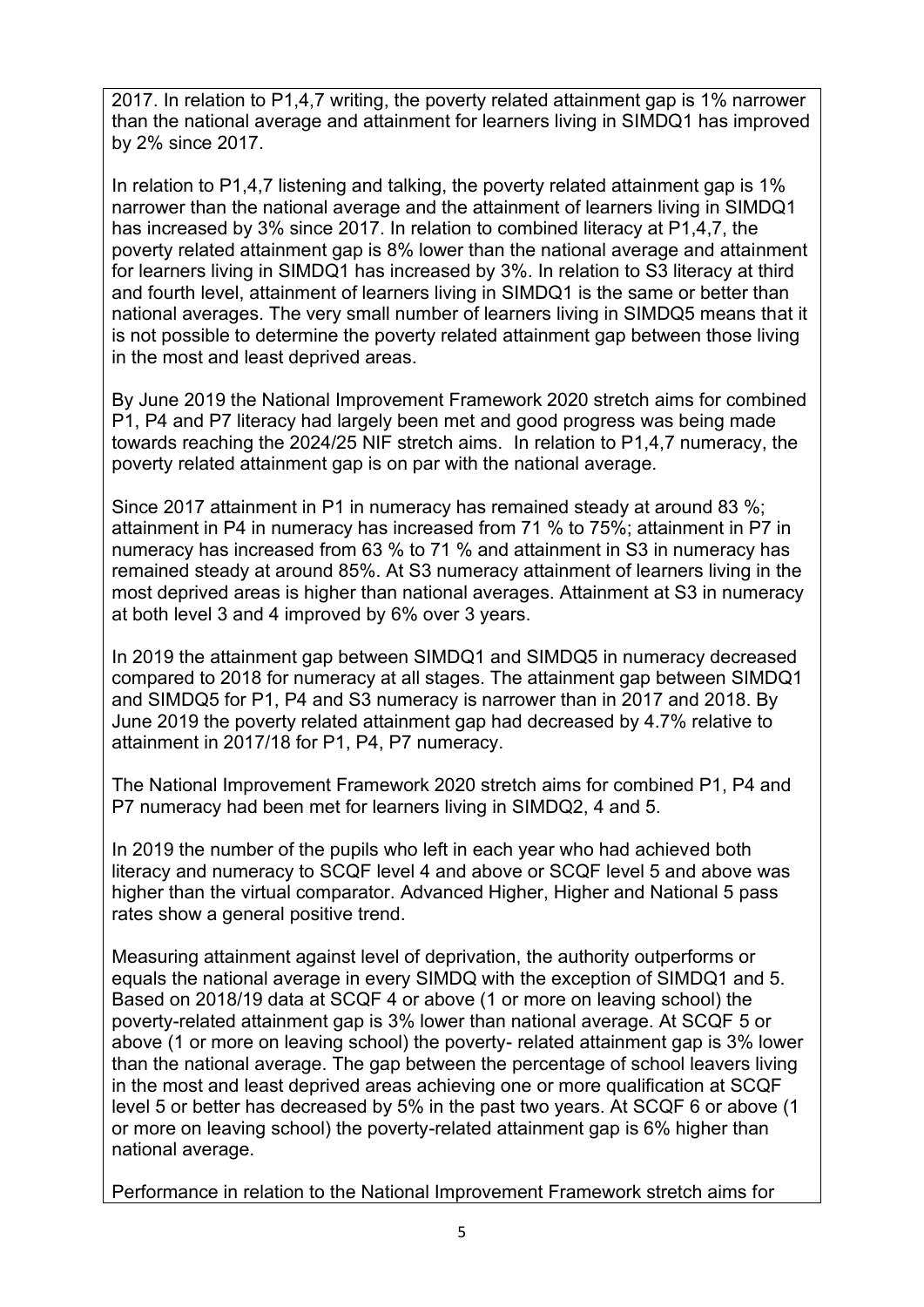each SIMDQ based on performance data for session 2017/18 at SCQF level 4, 5 and 6 was ahead of the 2019/20 stretch aim with respect to every quintile except SIMDQ 1 where performance was between 0.3% and 1.8% below the stretch aim.

The percentage of school leavers in a positive follow up destination has increased by 2% ahead of the national trend. The gap in positive destination for leavers living in the most and least deprived areas has decreased by 3.4%. The percentage of school leavers in a positive destination reduced by 0.53% from 94.15% in 2017/18 to 93.62% in 2018/19.

Attendance levels in primary, secondary and special schools have remained steady with slight improvements in attendance for learners living in SIMDQ1 and 2. The gap between attendance levels for the most and least deprived learners is narrower than the national average. Initiatives to support improvements in attendance include the introduction of a process to monitor levels of attendance, increased allocation of support for attendance improvement through direct engagement of outreach and pupil and family support workers, and increasing provision of breakfast clubs. Over past three years the gap in attendance between all care experienced and non-care experienced learners has decreased across all sectors as a result of a specific attendance monitoring and support system.

We have further enhanced our monitoring of attendance and support to establishments, during the pandemic. This has enabled central officers to support establishments where there is particular issues of low attendance or in identifying and addressing trends. Our approach to supporting a safe return to school for those who are anxious as a result of the pandemic ensures Team Around The Child planning where the views of the young person and their carers is central to the process.

## **OVERALL PROGRESS AND REFLECTIONS TO DATE**

| Overall progress towards long-term outcomes and reflections |                                                                                                                                                                                                                                                                                                                                                                                              |  |
|-------------------------------------------------------------|----------------------------------------------------------------------------------------------------------------------------------------------------------------------------------------------------------------------------------------------------------------------------------------------------------------------------------------------------------------------------------------------|--|
|                                                             | The long-term outcomes of the Attainment Scotland Fund are to:<br>a. Improve literacy and numeracy attainment<br>b. Improve health and wellbeing<br>c. Close the attainment gap between pupils from the most and least deprived areas.<br>What evidence are you collecting to measure these long-term outcomes in<br>your authority? Please specify the type of evidence you are collecting. |  |
| Long –term outcomes                                         | As an authority we have developed a toolkit of measures to be used by all<br>schools and the local authority to gather evidence to measure progress with<br>long term outcomes. The measures are a suite of 22 (WDC 22) in 3 category<br>areas: Children & young people; Practitioners, leaders & systems; Parents,<br>families and the wider community.                                     |  |

6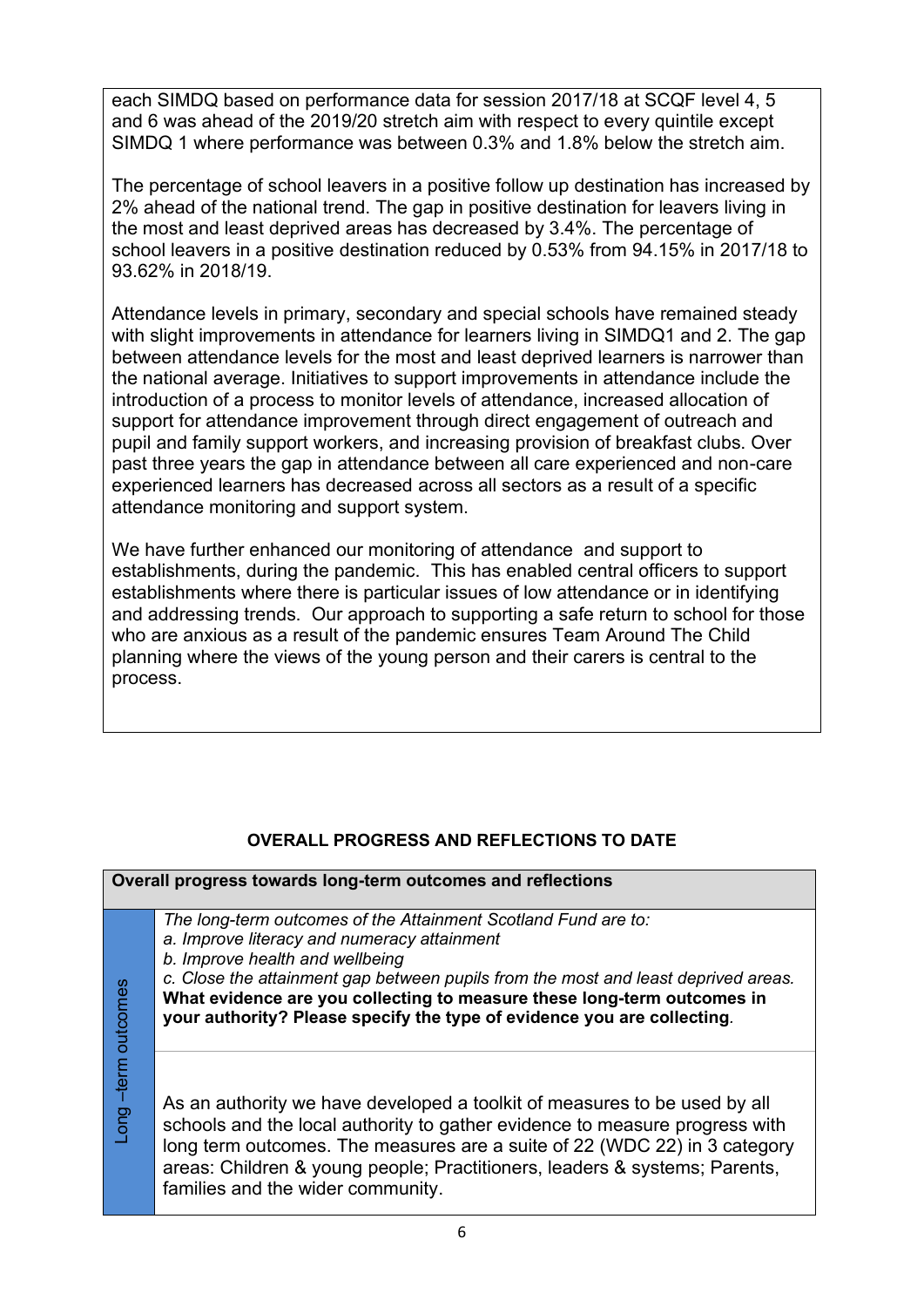| The measures are:                            |                                                                               |                                         |  |  |
|----------------------------------------------|-------------------------------------------------------------------------------|-----------------------------------------|--|--|
| <b>Children &amp; Young</b><br><b>People</b> | <b>Practitioners &amp;</b><br>systems                                         | <b>Parents &amp; Families</b>           |  |  |
| 1. Attainment                                | 10. Professional learning<br>(all staff)                                      | 17. Parental engagement<br>with school  |  |  |
| 2. Achievement                               | 11. Collaboration                                                             | 18. Engagement with<br>child's learning |  |  |
| 3. Attendance                                | 12. Impact of<br>improvements in<br>pedagogy for children<br>and young people | 19. Parenting                           |  |  |
| 4. Participation/positive<br>destinations    | 13. Curriculum<br>innovation/development                                      | 20. Parental<br>employability skills    |  |  |
| 5. Inclusion/exclusion                       | 14. Improved use of data                                                      | 21. Wider community<br>benefits         |  |  |
| 6. Wellbeing                                 | 15. Improvements to<br><b>Systems</b>                                         | 22. Parental<br>empowerment             |  |  |
| 7. Engagement                                | 16. Empowerment                                                               |                                         |  |  |
| 8. Employability skills                      |                                                                               |                                         |  |  |
| 9. Pupil<br>voice/empowerment                |                                                                               |                                         |  |  |

The evidence gathered is both qualitative and quantitative and is designed to reflect the myriad forms of data used in any establishment to evidence improvement. The 22 indicators have been aligned to HGIOS4 and the National Improvement Framework. There is no expectation that any given establishment will have evidence for all 22 indicators. The Local Authority has produced an [online toolkit](https://forms.gle/2GDLjApj76m6CLUb8) to enable establishments to enter data easily, this toolkit is designed to enable empowerment of all staff within any given establishment as the Head Teacher can assign access to their SLT, PTs or other staff working on improvement within their establishment.

**What did this evidence show so far?** Please highlight key findings only – both *positive and negative. As part of the evaluation, we may request further details on your evidence for particularly interesting findings. If you did not collect evidence for these outcome(s) or results are not yet available at this stage in the year, just leave blank.* 

At present the toolkit is still in draft form, with the intention of an initial implementation phase to all establishments during session 2021/22. Initial feedback for the 22 indicators from the Head Teachers in the consultation group and the Head Teachers who were part of later awareness raising sessions was overwhelmingly positive, with all seeing the benefits of the new indicators and the toolkit as a way to evidence improvement. Some HTs commented that this would require a change in practice which would empower their SLT and other teachers within their establishments.

Evaluations from the local school improvement programme, quality assurance of school tracking data and school evaluations is providing emerging evidence of limited progress with ACEL in some groups and stages.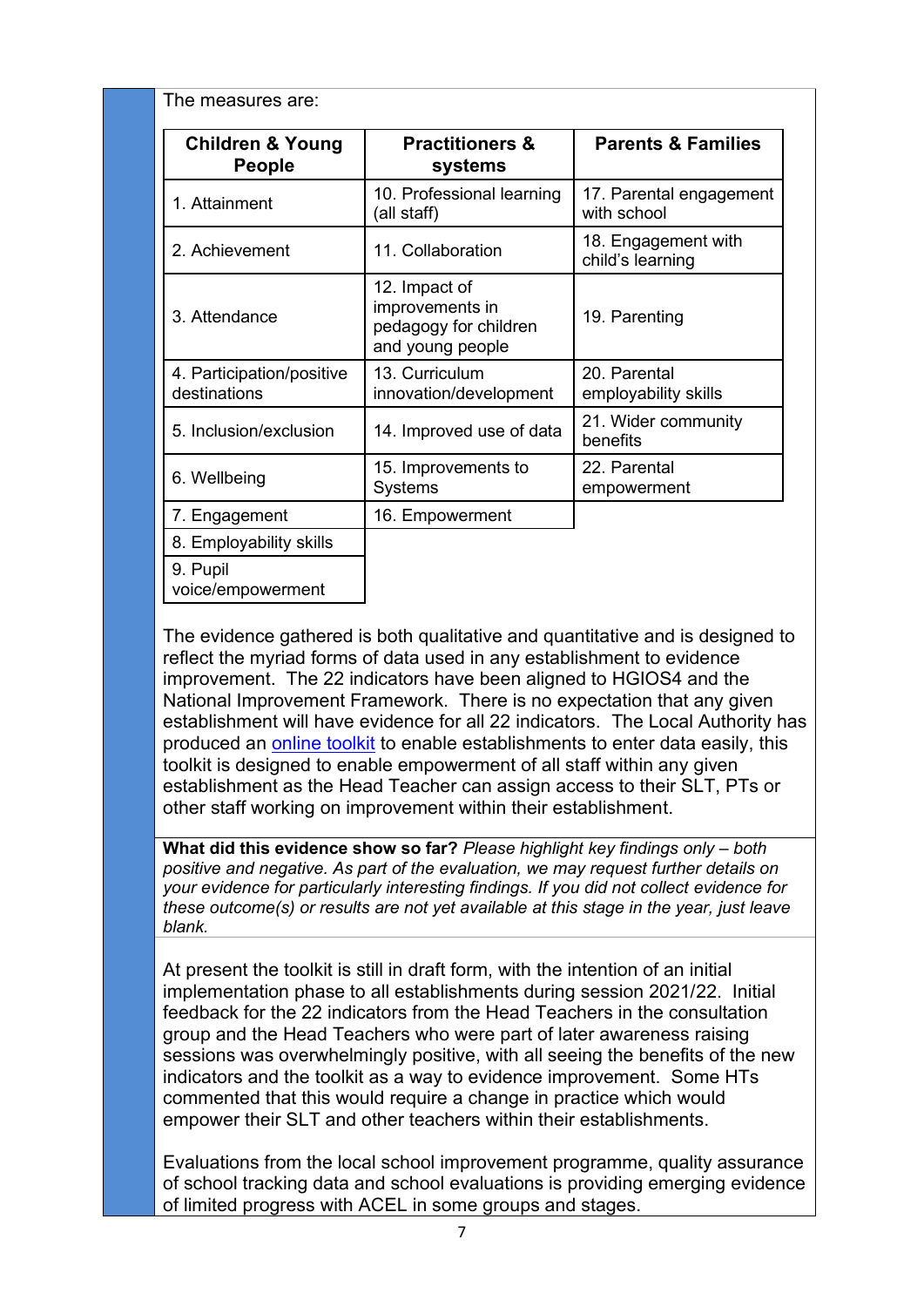## **Can you share any learning on what has worked well in your overall strategy to achieve impact?**

- Local authority system and process for using data to plan and target support for schools.
- Quality assurance and intelligence led approaches to school and LA improvement.
- Headteacher leadership and collaboration of school improvement.
- Incremental progress is being achieved with increased attainment for all in literacy and numeracy and an increasing narrowing of the poverty related attainment gap in literacy and numeracy.
- Clear strategic frameworks are in place to support head teachers, lead practitioners to manage and lead workstreams.
- Effective tracking and monitoring systems are enhancing planning for improvement in outcomes for learners.
- Workstream leads are increasingly skilled at sharing and scaling up 'what works' to enhance impact for wider groups of learners, families and practitioners.

#### **Can you share any learning on what has worked less well or could be improved?**

- Achievement of a Level data was not collected in June 2020 due to school closures so a comparative analysis with previous years' data is not valid.
- Interrupted periods of learning for children, particularly at the Early Level and children in the lower deciles.

## **WORK STREAMS – HIGHLIGHTS AND CHALLENGES**

# **EARLY LEVEL PLAY AND LEARNING**

**Activities:** *Please comment on progress in implementing your planned activities in the year 2020/21*

The majority of plans for this workstream made progress in the period August 2020 to March 2021. Objectives achieved:

- increased numbers of staff trained as play based learning trainers and mentors
- increased number of families being offered one to one support by Outreach **Workers**
- consolidated practice across all sectors in Word Aware and Reciprocal Teaching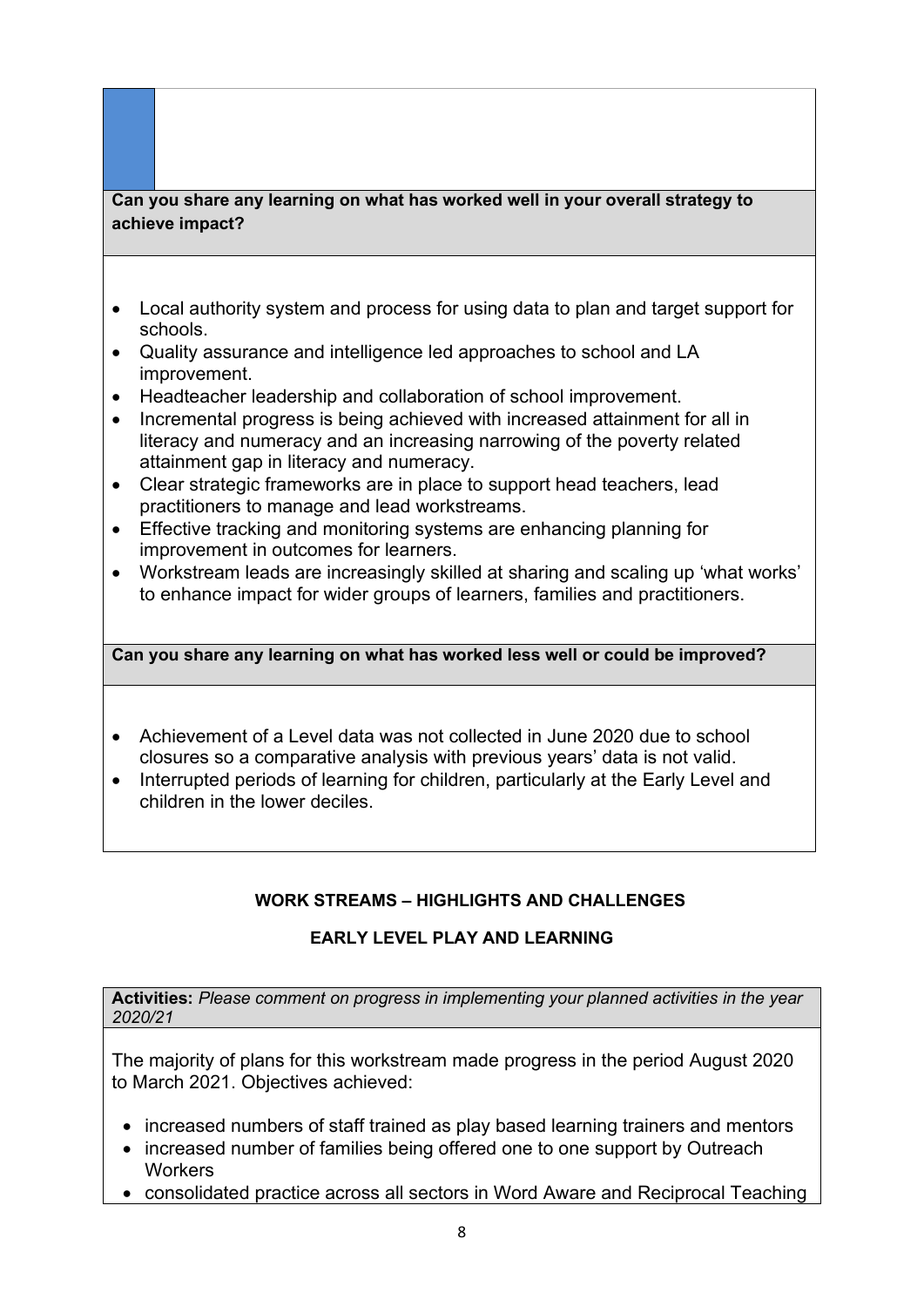- increased numbers of staff trained as Incredible Years Practitioners
- increased number of staff trained in nurture principles

To improve the quality of practice in early learning a range of professional learning sessions focussing on excellence and equity have been delivered:

**Improve quality of mathematical and early literacy learning:** 145 staff attended virtual sessions on play pedagogy ranging from probationer teachers, early years practitioners, early stages teachers, equity and excellence leads and p1-3 staff.The sessions promoted quality interactions across early and first level which incorporated key messages from Realising the Ambition.

**Improving the quality of child centred plan:** 138 staff in total attended virtual training delivered by Strathclyde University. Reflective discussions allowed staff to consider the features of high quality observations, documentation. Each participant attended two sessions and were expected to complete a reflective task. 250 staff in total attended Spread the Happiness training focussed on developing neurological development aound motor, observational and imaginative skills. One of the sessions focussed on the current context providing staff well being training called being a 'Happy Educator'.

**Reciprocal teaching:** 16 early stages teachers continue to collaborate with all ELC settings to promote the use of reciprocal teaching. They continue to role model and track attainment in reciprocal teaching through the use of literacy progress records for every pre schooler.

**Word Aware:** Vocabulary development was promoted during school closures with the provision of free books to identified families. Accompanying parent leaflets were developed and distributed containing ideas of how to support literacy through book reading. All early years children had access to high quality Word Aware learning experiences throughout the second lockdown via WDC Campus. Psychological Services continue to collaborate virtually and offer professional discussion networks remotely on Word Aware to the early stages teachers and equity and excellence leads. 60 new ELC staff have been trained by Psychological Services on the methodology. A further 50 staff took part in refresher training.

**Family Engagement:** 100 families engaged in the PEEP programme using a blend of on line remote live and pre recorded sessions**.** As restrictions ease, PEEP sessions will be delivered outdoors for families.

#### **Parenting Outreach Support**

Coaching training for all Outreach Staff to upskill staff in their engagement with parents stressed by poverty, remote learning and ill health. 85% of parents received outreach support during the second lockdown.

#### **Stay and Play**

The partnership with Early Years Scotland has provided continued support for isolated families during the pandemic. Outdoor sessions for Stay and Play were provided for families at local parks. Baby Massage sessions were provided online.

**Outdoor learning:** Highlighting and maximising outdoor learning during the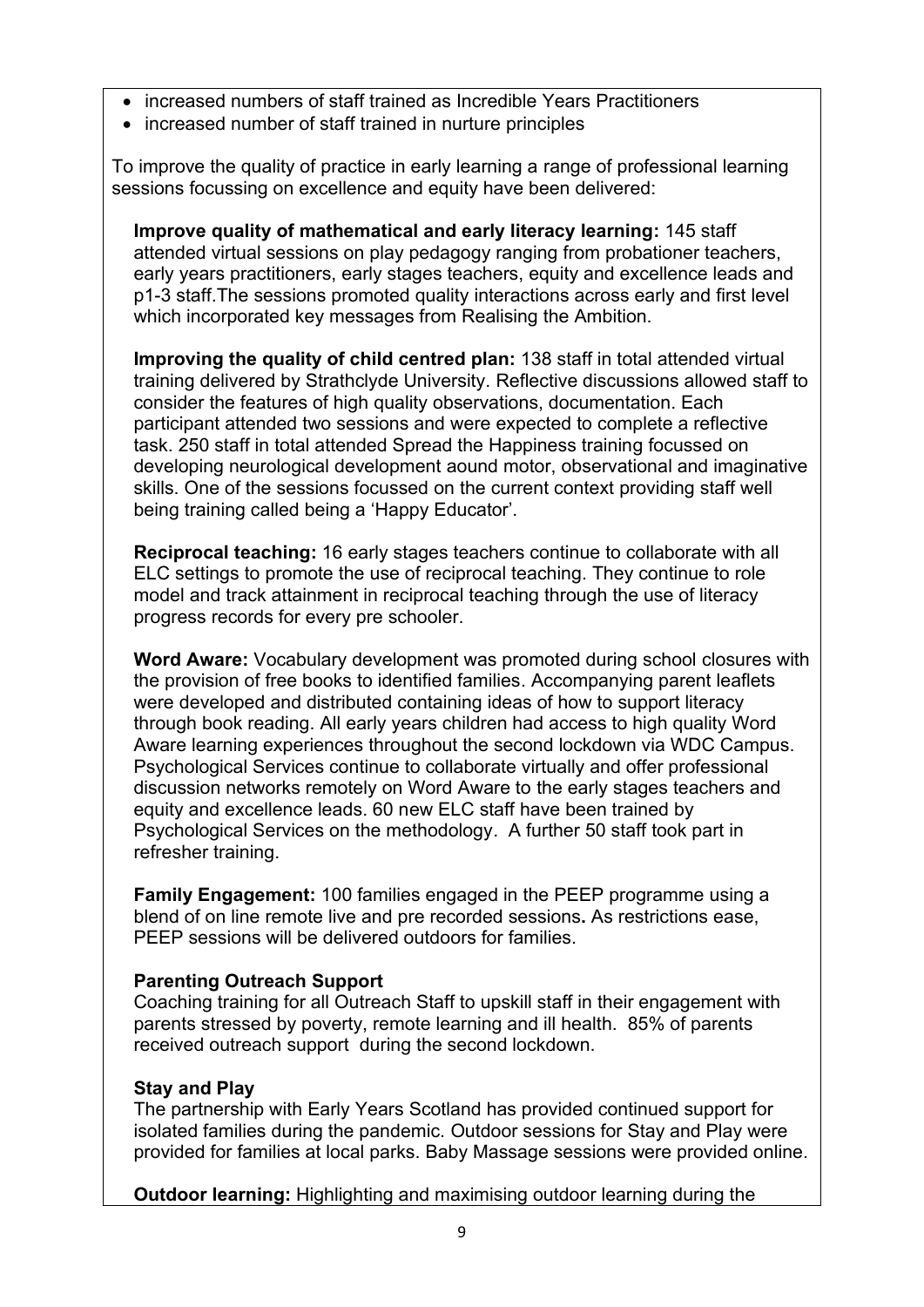pandemic has created new opportunities for children and their families, practitioners and senior leadership teams to consider the benefits experienced by all and how these can be maintained post COVID-19. 126 staff across all providers have participated in outdoor learning training this year. This has been delivered virtually but followed up through improvement visits. This has incorporated Realising the Ambition which focuses on interactions spaces and experiences, as well as supporting practitioners in understanding and developing their outdoor pedagogy.

**Slippage from plans:** *Please comment on slippage from your original plans for implementing activities in the year 2020/21*

## **Project activity not on track:**

- Offer accredited courses for parents in our 5 Local Learning Communities in partnership with Community Learning and Development
- STEM and gender bias awareness training was cancelled and rescheduled for later this year.

**Reflections on progress to date:** *Can you share any learning on what has worked well in implementing this initiative during 2020/21? Please highlight any quantitative data, people's views or direct observations that have informed your evaluation of progress.*

Views or direct observations that have informed your evaluation of progress.

- Significant improvements to learning experiences for children as a result of professional learning.
- All early years children had access to high quality [reciprocal teaching](https://sites.google.com/ourcloud.buzz/wdcvirtualschool/elc/elc-project-3?authuser=0) throughout the second lockdown via WDC Campus. The four teaching strategies were promoted through pre recorded sessions available on WDC Campus.
- An increase in the numbers of parents from SIMD 1 and 2 attending parent/engagement support and training. 80% of families reported that they felt that Word Aware had a positive impact on their children's vocabulary. Almost all parents commented that Word Aware had had a positive impact on their children's learning.
- Provision of additional books to children, families and ELCC's is promoting reading.
- Outreach work is encouraging more families to seek support and advice plus engage in supports and opportunities.
- Practitioners have highlighted improved confidence and understanding of child centred play pedagogy in practitioners across early level.
- Evidence of learning at home pre recorded sessions showed child centred play pedagogy at the heart of learning and teaching with parents applying the approaches in their dialogue with their children while [learning at home](https://drive.google.com/drive/folders/1QwpTkE0lCPWB_4Web_KsoeIqUfldeInU).
- Parent comments, children comments and engagement of families has continued to be recorded since December 2020 on progress records.
- Improved quality of reflective practice and the development of child initiated play and project opportunities.
- Evidence of children being more physical in the park, climbing trees and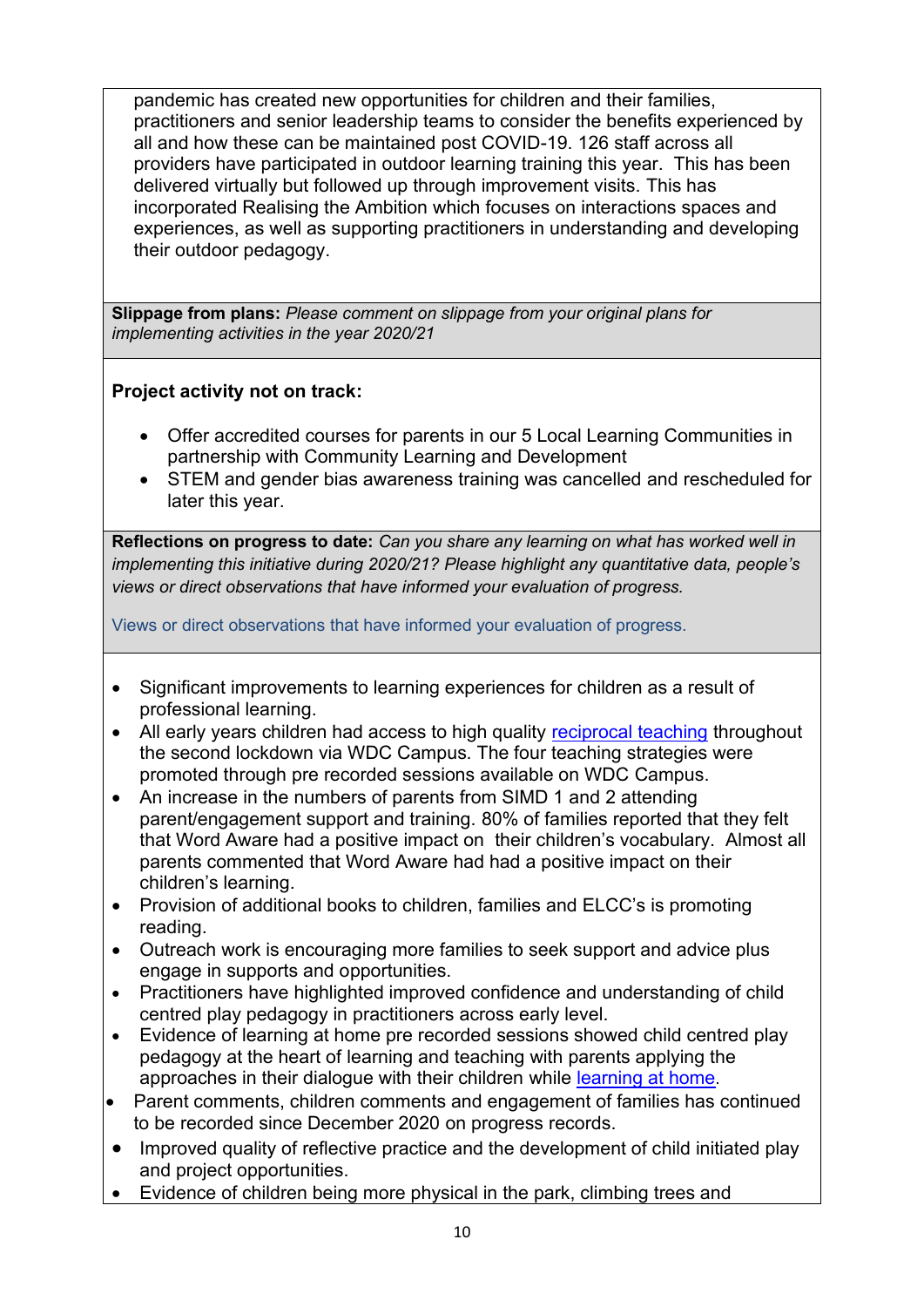logs. Observational evidence of improved motor control skills and ability to articulate how they will approach risk or how their peers should approach risk. Parents report the children are eating better and sleeping better when they come home.

- Improved planning and development of natural spaces within individual ELC gardens and the strive to use community spaces to encourage connection to nature.
- Practitioners and senior leaders have reflected on higher levels of engagement in children.

**Can you share any learning on what has worked less well or could be improved?** 

• Sustaining levels of engagement with families once targeted support is removed.

# **WORK STREAMS – HIGHLIGHTS AND CHALLENGES**

**(MATHS, NUMERACY AND LITERACY)** 

**Activities:** *Please comment on progress in implementing your planned activities in the year 2020/21*

The majority of the plans for the literacy and numeracy workstreams were paused or adapted. Workstreams focussed on current and projected future COVID-19 related impact on the provision of education (excellence) and the attainment and achievement of those most disadvantaged (equity) children and young people.

**Excellence - Curriculum Provision:** August to December 2020 funds were released from this worksream to support a recovery curriculum and to provide a resilient model of curriculum content on the virtual  $campus@WDC$ . Teacher time was released to produce a bank of 750 lessons. This provided access for all children and young people to learning content during the period of any staff/ pupil absence. This was then extended to provide a remote learning curriculum in the period January to April 2021. This ensured equitable access to high quality, differentiated learning content for all children and young people in the BGE.

**Equity – COVID-19 Recovery:** Funding was released from this workstream to provide additional hours of learning for individual and small groups using a tuition model. This is one aspect of the authority recovery strategy informed by the COVID-19 research conducted by the Education Endowment Foundaton to mitigate the impact of the pandemic on learning outcomes. The additional provision is targeted at those most disadvantaged. All schools in West Dunbartonshire are providing additional hours supported by teaching and support staff, community learning, youth agencies and sports development coaches.

There was some progress with key workstream plans for literacy and numeracy:

## **Maths and Numeracy**

• 70% of schools have staff trained in Mastery approach with a rolling programme of remote training provided between August and December 2020. Local Learning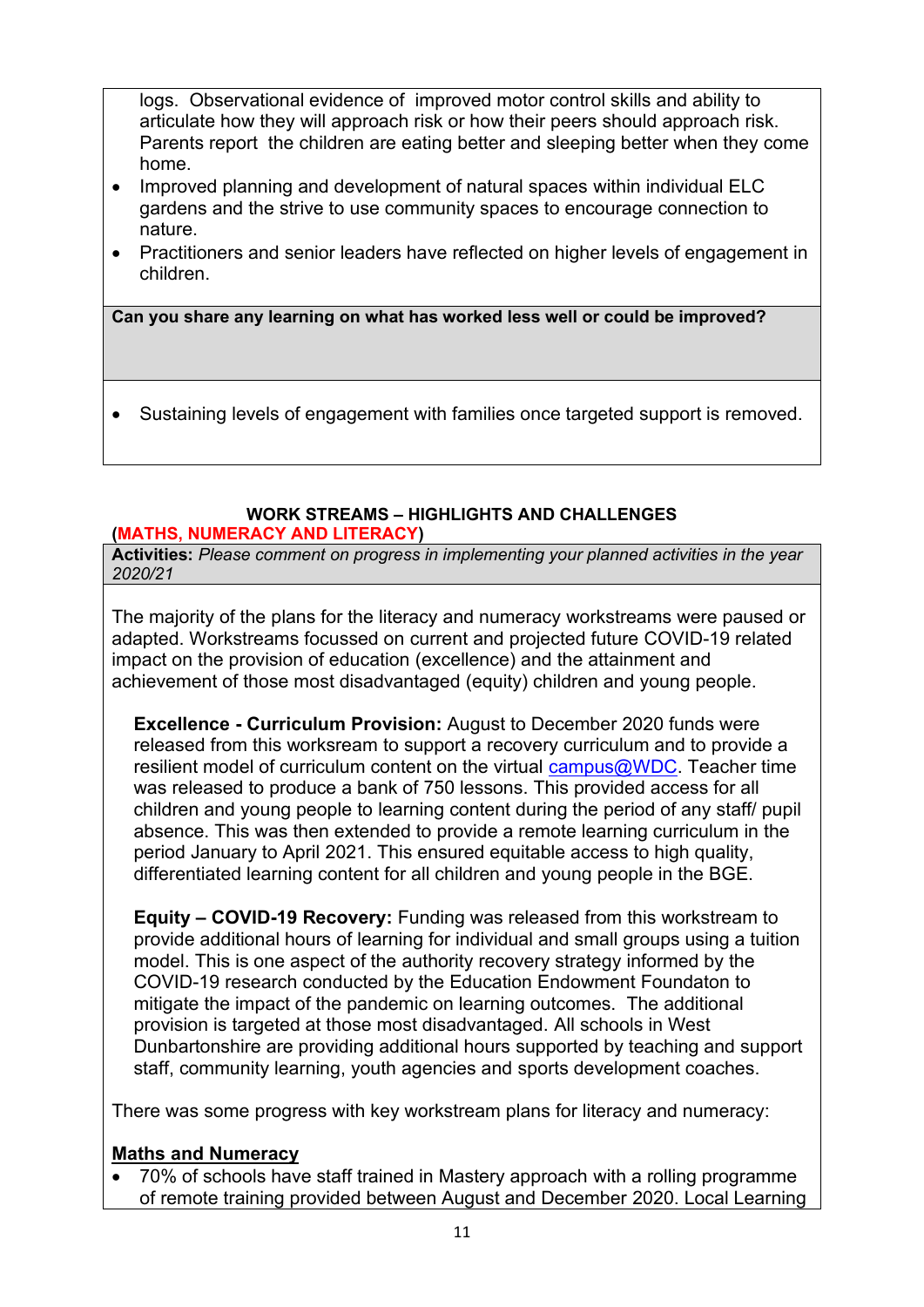Community collaboration continued with practitioners sharing resources, strategies and lesson plans drawing on Maths Mastery techniques to support remote learning provision for learners.

• numeracy lessons in early level to third level produced and shared on [Campus@WDC](https://emea01.safelinks.protection.outlook.com/?url=https%3A%2F%2Fsites.google.com%2Fourcloud.buzz%2Fwdcvirtualschool%2Fhome&data=04%7C01%7C%7Cd66ac4d8019244a73d8608d90984edd3%7C84df9e7fe9f640afb435aaaaaaaaaaaa%7C1%7C0%7C637551288812367325%7CUnknown%7CTWFpbGZsb3d8eyJWIjoiMC4wLjAwMDAiLCJQIjoiV2luMzIiLCJBTiI6Ik1haWwiLCJXVCI6Mn0%3D%7C1000&sdata=1E1OepY%2BudcA%2FglCifDbCtQbSibof5EQy60WQCstusA%3D&reserved=0) 

# **Literacy**

- Spotlight Clinics for all literacy co ordinators
- purchase of an online phonics programme for all schools and ELCC
- a Writing Competition with over 400 entries from across primary and secondary schools during remote learning
- partnership with WDC Libraries to provide books and online access to authors and events
- Scottish Book Trust partnership to provide books to families
- purchase of books for families to use as part of our Word Aware programme

**Monitoring and Tracking Attainment**: West Dunbartonshire Tracking and Monitoring Toolkit has been updated (Appendix 1). The toolkit includes a pupil risk analysis for individual pupils, updated termly to ensure that schools have up to date knowledge of the circumstances and factors being experienced by each child. It tracks progress and attainment in all curricular areas including literacy, numeracy, health and wellbeing. Pupil level data entered into the toolkit includes reading age, spelling age, specific school assessments and national assessment information. A pilot of the updated toolkit was conducted in 10 schools between October and November with roll out to all schools in January. Headteachers use this to review and monitor progress and achievement.

**Slippage from plans:** *Please comment on slippage from your original plans for implementing activities in the year 2020/21*

- Work with researcher to produce revised reading strategy.
- Train teachers and support staff in all schools and sectors in guided reading approaches, three domains in learning and reading is meaning.
- Deploy literacy coach teachers to support and challenge practice in schools and ELCCs.

**Reflections on progress to date:** *Can you share any learning on what has worked well in implementing this initiative during 2020/21? Please highlight any quantitative data, people's views or direct observations that have informed your evaluation of progress.*

Views or direct observations that have informed your evaluation of progress.

- 45,000 views of on line learning materials on Campus@wdc; almost 1000 pupils engaged in independent Maths Mastery online learning.
- Review of the pilot of the updated WDC Tracking and Monitoring Toolkit showed that all Head Teachers felt the updated toolkit would be useful for their tracking and monitoring, with the new pupil attainment collation sheet viewed as very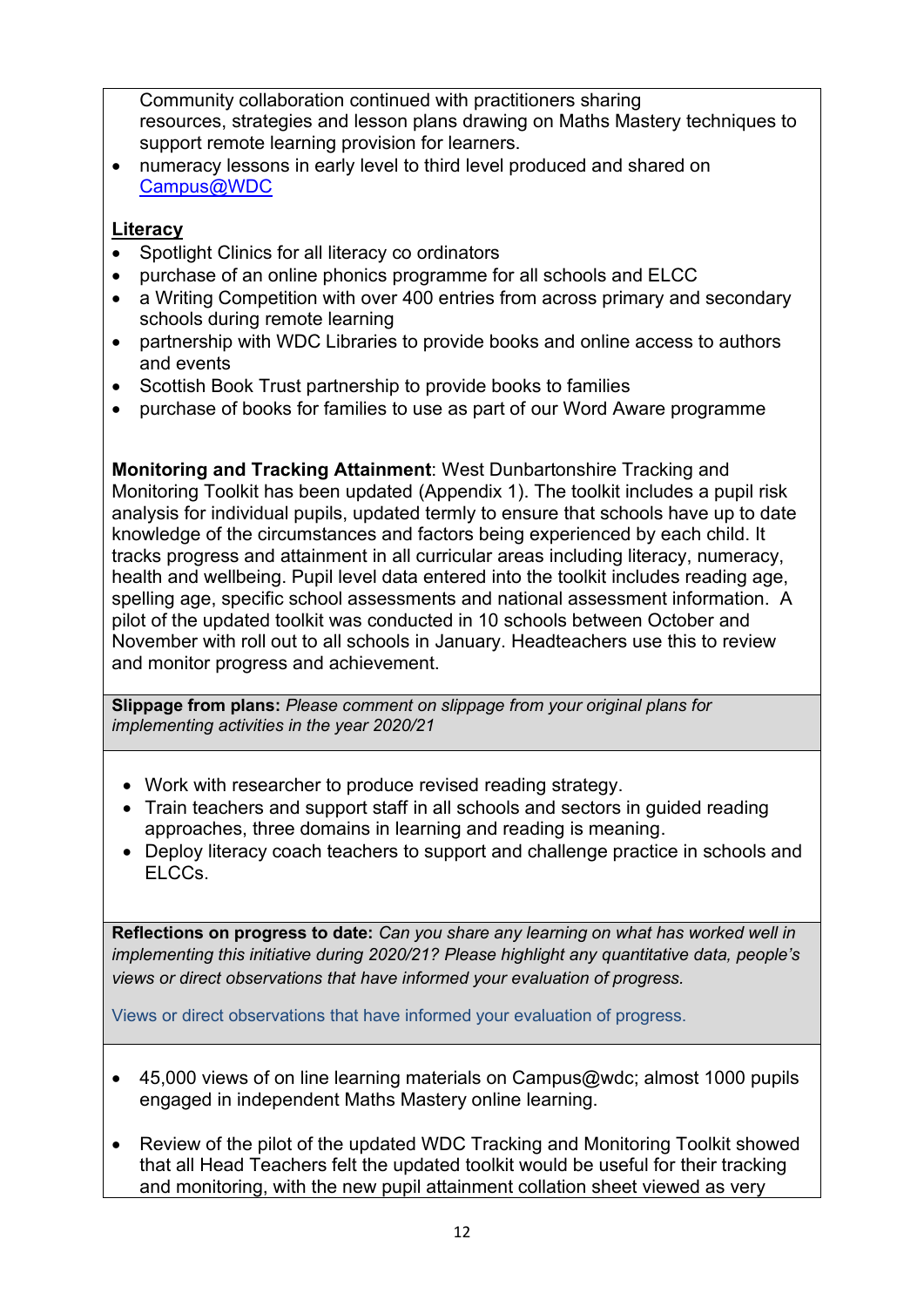useful.

- 92 % of schools engaged with the professional learning courses and feedback has been overwhelmingly positive. Both mainstream and ASN schools have embraced this model and have attended sessions to develop their own learning programmes.
- During the period of remote learning the majority of parents reported that they were satisfied with the quality of learning provided and the level of support from schools. This evidence came from surveys conducted by schools.

**Can you share any learning on what has worked less well or could be improved?** 

- Since 2016 attainment in numeracy has improved from 70.9% in 2016 to 79.2 % in 2019. Attainment for young people in deciles 1 and 2 has improved from 68.4 % in 2016 to 74.1 % in 2019. However, there is further improvement required in ine with national targets.
- Since 2016 attainment in literacy has improved from 64.3% in 2016 to 71.5 % in 2019. Attainment for young people in deciles 1 and 2 has increased from 61.6 % in 2016 to 66.2 % in 2019.
- The Project Plan for 2021 identified improvement plan for literacy, this plan was paused due to COVID-19. This aims to increase attainment in literacy to reflect the increase in numeracy.

#### **WORK STREAMS – HIGHLIGHTS AND CHALLENGES SCHOOL IMPROVEMENT PARTNERSHIPS**

**Activities:** *Please comment on progress in implementing your planned activities in the year 2020/21*

**Activities:** *Please comment on progress in implementing your planned activities in the year 2020/21* 

- Activities planned for this workstream of school partnership shifted focus from collaborative monitoring and review of school improvement to provision of and adapted model education. School leaders and staff collaborated to jointly share their plans, process and resources for blended learning in August to December 2020 and then remote learning from January 2021. Funds allocated to this workstream were released to ensure all schools were able to release staff to collaborate and to provide learning packs to families where there was identified need.
- The culture of collaboration driven by this workstream prior to lockdown enabled an agile response by our headteachers and schools to different areas of context for collaboration. The main areas of collaborative work being:
	- o curriculum development as part of the drive for excellence
	- o learning and teaching content
	- o provision of high quality remote and blended learning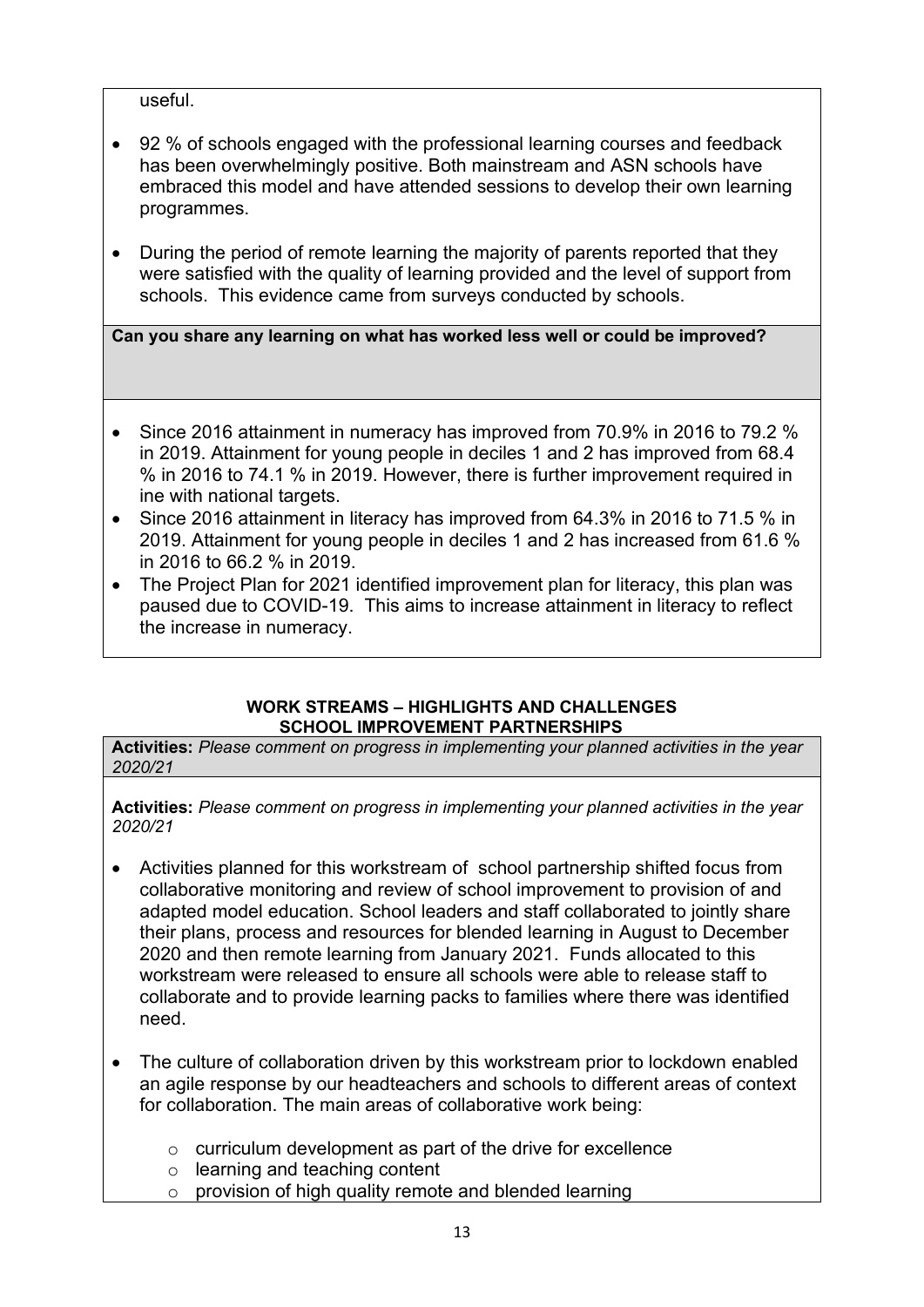- 200 senior leaders from over 90% of schools engaged in professional learning and project plan development to produce content focussed on a authority wide inter disciplinary learning context entitled "West Dunba[rtonshire Back to the](https://youtu.be/Y0fijYHNl24)  [Future 2020".](https://youtu.be/Y0fijYHNl24)
- All secondary Currriculum Leaders participated in collaborative curriculum networks sharing remotely on the WDC Ourcloud digital learning platform lesson content. This is being extended to assessment and moderation in this next term.
- Headteacher forums worked in collaborative groups to produce advice, guidance for schools on [remote and blended learning](https://intranet.west-dunbarton.gov.uk/media/17117/wdc-remote-learning-policy-pp95.docx) and reporting to parents (Appendices 2a and 2b.
- 50 newly qualified and probationer teachers attended training on Collaborative Action Research and are conducting small scale inter school research projects.
- 60 staff attended Spotlight Clinics sharing key areas of practice and expertise impacting on attainment and achievement.

**Slippage from plans:** *Please comment on slippage from your original plans for implementing activities in the year 2020/21*

Workstreams will focus on the quality of leadership and delivery of equity in learning and teaching. A variety of models will continue to be used:

- a trio enquiry research team within a school
- a trio enquiry research team across schools led by the local authority
- a trio enquiry research team between local authorities
- a group of trios within school or across schools

**Reflections on progress to date:** *Can you share any learning on what has worked well in implementing this initiative during 2020/21? Please highlight any quantitative data, people's views or direct observations that have informed your evaluation of progress.*

Views or direct observations that have informed your evaluation of progress.

Survey data from schools idenfities that :

Headteacher feedback:

- Our empowered system of school improvement is led by staff at all levels with increasing levels of challenge evident colleague to colleague and school to school.
- Headteachers value the opportunity to share practice, experience and expertise. This is generating a self-sustaining model of school improvement with headteachers supporting and challenging colleagues to raise attainment, improve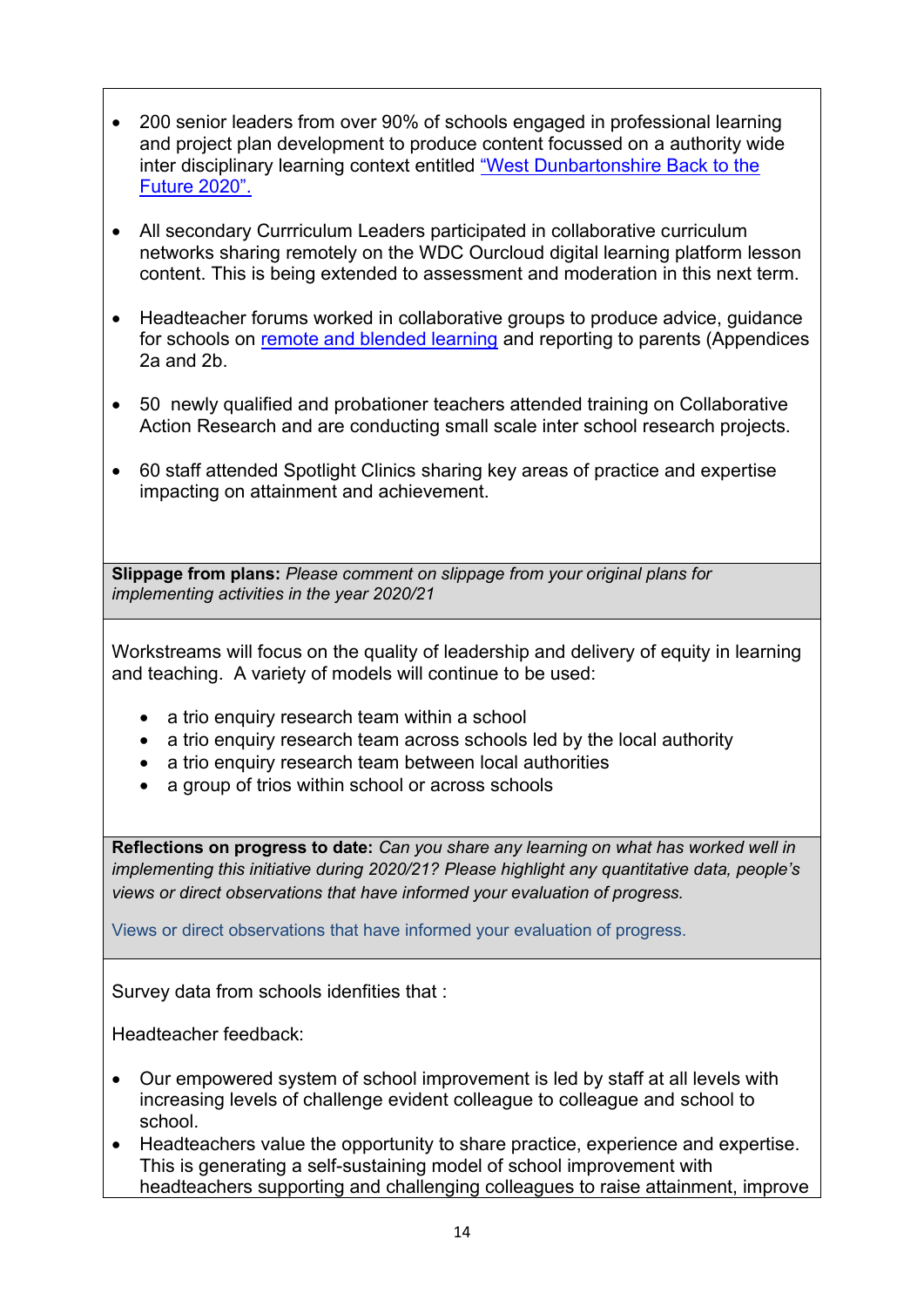learning and narrow the gap.

- Project leads experienced in CAR approach and committed to the model support continuous programme of delivery.
- Four years of evidence of impact on learners in small scale projects focussing on literacy, numeracy and health and well-being.
- Feedback from the leadership course indicated that leaders benefitted from a theoretical input and leaders felt "much more aware of principles and approaches behind Project-Based Learning." Leaders reported feeling "better equipped to support staff' and "excited for the opportunities this will lead to for our children." Leaders also mentioned that it would have a "positive impact on how we rebuild our curriculum approaches and support children upon their return to school."
- Teachers and early years practitioners reported that they had an increased understanding of the theories and practices around Project-Based Learning and of the benefit of revisiting and reconsidering how they plan learning. Working alongside other professionals from various establishments was highlighted as an "invaluable experience".

**Can you share any learning on what has worked less well or could be improved?** 

- Due to pandemic unable to upscale planned programme for teacher research.
- Sufficient resource to release teachers for collaboration during core teaching times.

#### **WORK STREAMS – HIGHLIGHTS AND CHALLENGES FAMILY HUB - 'BETTER WELL BEING / BETTER LEARNING**

**Activities:** *Please comment on progress in implementing your planned activities in the year 2020/21*

Many aspects of the work stream plan for the period August 2020 to March 2021 were readjusted in light of the needs of our most disadvantaged learners and families.

The infrastructure and pre-existing arrangements to support our most vulnerable families created by this work stream were ideally suited for readjustment to provide the most vital support:

**Poverty Support**:School directed family support continued throughout the period of the lockdown. A survey of 75% of Schools-ELC's recororded that 2800 families were directly supported. The families were provided with food parcels, Christmas and birthday gifts, clothing, debt support, learning resources and well-being support. One to one support for parents finding remote learning challenging; visits by school staff to homes (remaining outside) to support pupil engagement and attendance at childcare hubs or with the remote on line learning provision.

**Family Hub:** Extension of the family hub support to all secondary schools. Provision of integrated support in geographical areas with an increased capacity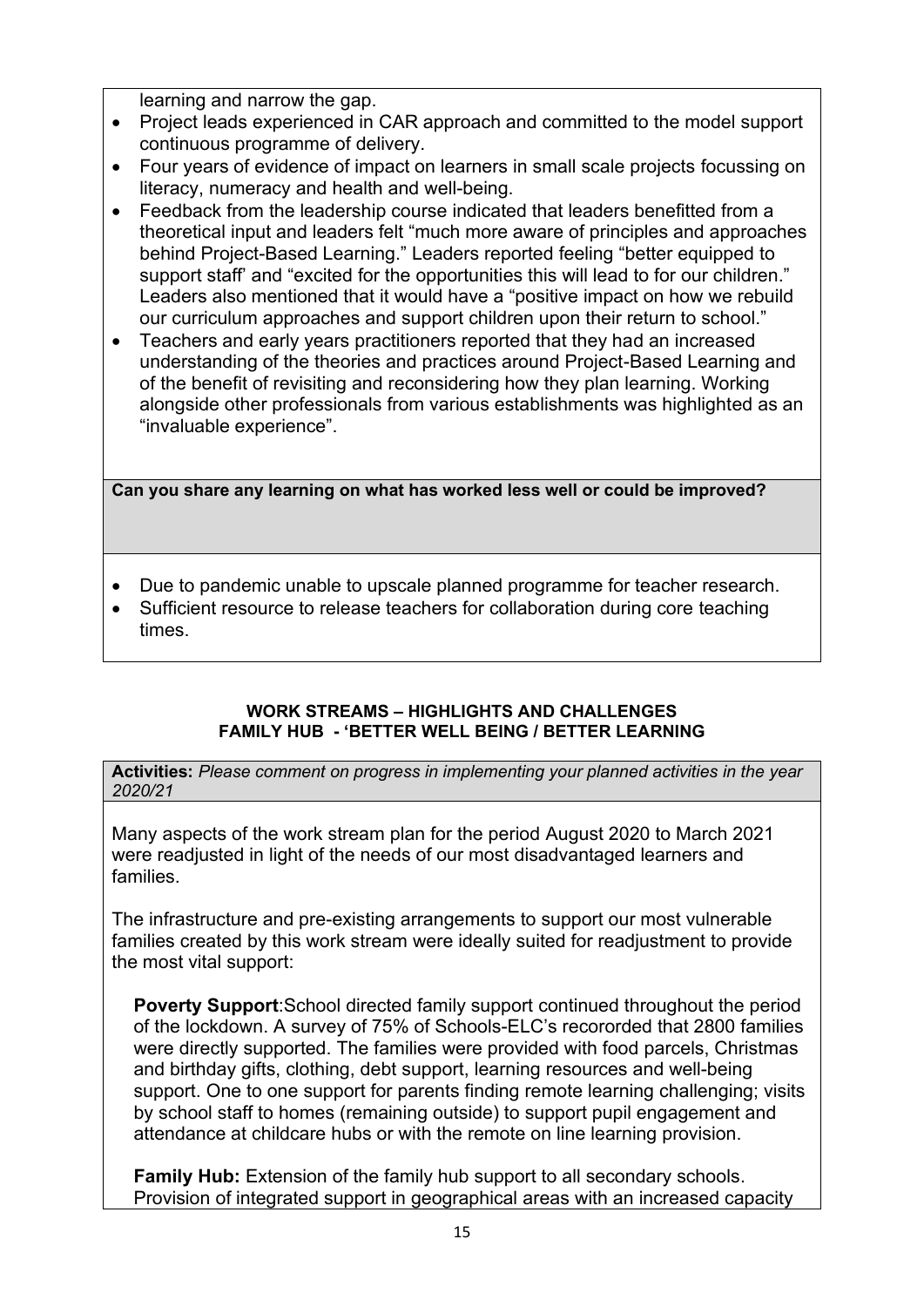to take referrals from all agencies such as housing, social work and health. Support included debt and financial advice; housing and energy issues; crisis supports; and skills for work support.

**Remote Learning Grant**: Funds were released from this workstream to support a grant process where parents can apply for funding to support with their energy bills as children are at home all day and to support with providing resources for learning at home; for example, desks for children to have a study space at home. This links to the Council's fuel poverty strategy. The Service is being assisted by the Working 4 U team in the processing of grant applications in accordance with the established policy and process for allocating the Winter Hardship Grant. 250 grants were awarded.

**Digital Inclusion:** Funds were released from this workstream to increase the number of computer and internet devices. This was in addition to those funded by the Government Digital Inclusion Grant. We now have almost 8642 devices across the learning estate. Provision of Digital Inclusion funding from Scottish Government provided an additional 1726 devices to supplement the existing stock and assist replacement for any damaged devices. Attainment Challenge Funding supported the purchase of 270 Chromebook devices.

**Towards Recovery and Resilience:** The importance of safety and the feeling of safe has been an important issue addressed, revisited and acknowledged. The educational psychology team provided a range of training supporting both family and staff well being: 60 staff engaged in Nuture principles and practice training; 60 staff engaged in Seasons for Growth Bereavement Training; and 100 staff trained to develop awareness of the neurobiological basis of stress and actions to prevent including self care, self regulation, forming connections;

**Home Learning Support**: Launch of a well being home learning programme to provide an extensive range of activities for children and families to do together and activities for parents to do by themselves. Resources promoting creativity to support well being called 'Mindful Mondays' and 'Feel Good Fridays' shared weekly for children and families these also include themed home learning activities [Home learning link.](http://tinyurl.com/3jpzn675)

**Slippage from plans:** *Please comment on slippage from your original plans for implementing activities in the year 2020/21*

Deliver a curriculum design focussed on poverty improving attainment through alternative qualifications

**Reflections on progress to date:** *Can you share any learning on what has worked well in implementing this initiative during 2020/21? Please highlight any quantitative data, people's views or direct observations that have informed your evaluation of progress.*

Views or direct observations that have informed your evaluation of progress.

• Analysis of data shows that participation in SAC work streams is having a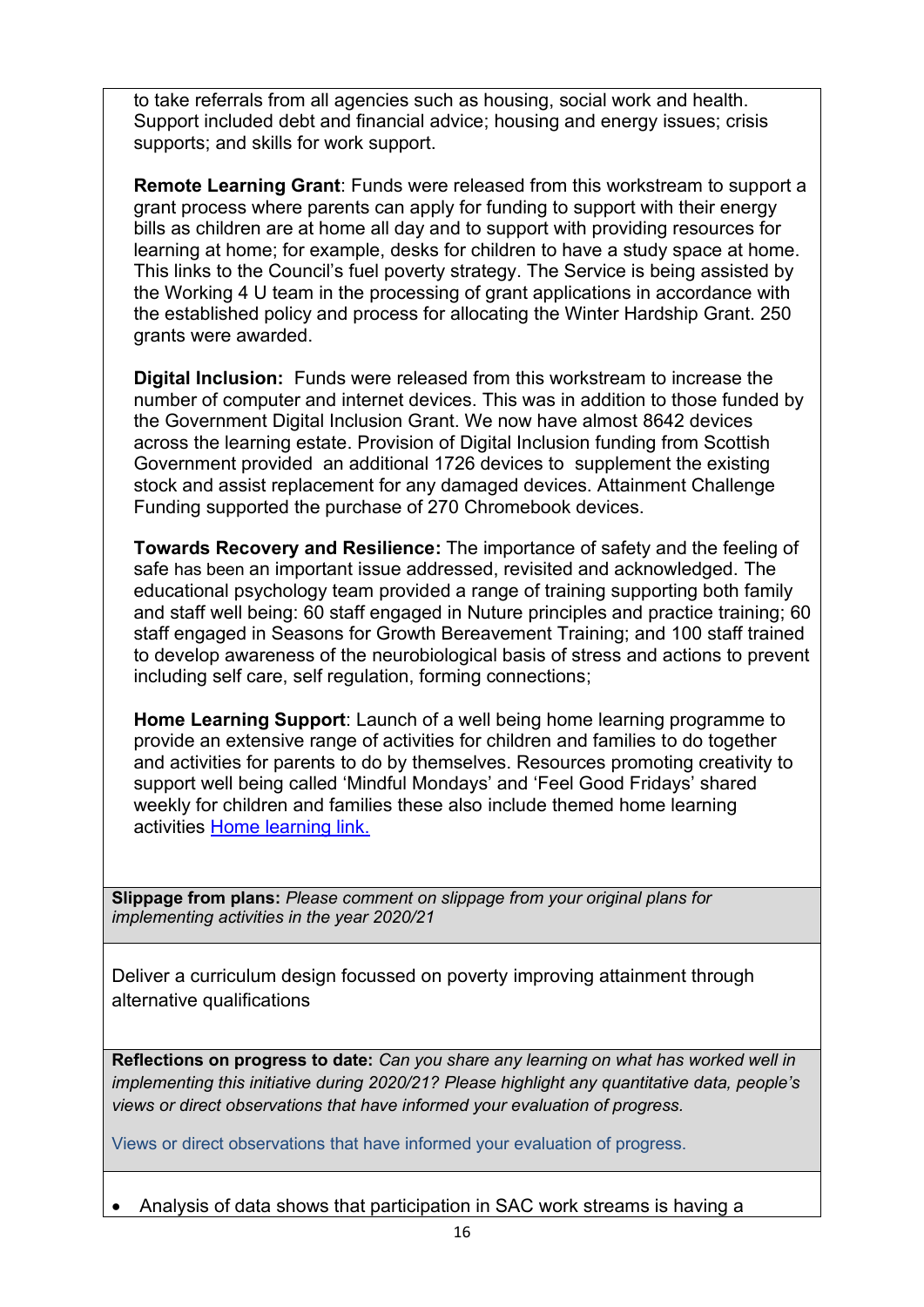positive impact on individual learner attendance. For example in one secondary school 75% of young people engaged in targeted support have either maintained or achieved higher rates of attendance. In another attendance rates are increasing for targeted pupils. Average attendance at bespoke curriculum courses in one secondary school is between 2 and 6% above the cohort average attendance levels.

- Improved staff knowledge, understanding and skills in implementing nurture principles during the pandemic has been shared with the early stages teacher team. The evidence below is taken from training conducted with staff:
	- o There is robust evidence that staff have Increased understanding of the importance of staff wellbeing and its links with pupil wellbeing.
	- o Understand the impact of trauma on a child/young persons ability to self regulate.
	- o Understand the role of an adult as an external stress regulator.
	- o Identifying alternative strategies to support pupil engagement levels.
	- o Better understanding and be able to recognise the signs of burnout, compassion fatigue and vicarious trauma.
	- o Understand the importance of self and collective efficacy in promoting staff wellbeing and consider how this could be promoted in your context.
- Evidence that young people engaged in targeted approaches have improved attendance. Examples are: out of 30 vulnerable pupils, 40% of pupils have improved attendance.
- Mindfulness training has had a positive impact on staff wellbeing. Staff report feeling calmer and kinder to themselves and to others.
- Families engaging with Hub staff are being supported with access to education and training, employment, destitution, welfare rights, financial support, health and housing.
- Development of cross agency support network that is seamless and meaningful to the family customer base.
- Our schools are promoting an equitable relationship between pupils, staff and the school community. This is evident in the daily work of our schools:
	- $\circ$  Clydebank High School produced a [video](https://youtu.be/zcFFPp4fUYg) promoting advice and guidance on key issues for pupils: senior phase qualifications; good study habits and routines; maintaining good mental and physical health. The video features senior pupil leaders conveying and demonstrating their own approach and practice setting a positive example to their peers.
	- o Vale of Leven Academy used the school's communication channel [VOLATV](https://www.youtube.com/channel/UCiLakLogTrgqH-9I1fBG-Bg) to share key information on expectations, available supports and ways to access them. Staff from the senior leadership team regularly feature on VOLATV sharing information and expectations in a fast paced, conversational style. In the first week of term BBC Scotland interviewed one of the depute heads as part of a feature about school closures and the provision of remote learning.
	- o Kilpatrick School has an established radio channel called [Kilpatrick Radio](https://soundcloud.com/kilpatrickradio/monday-news-18-january-2021) which features topical news and events produced and featuring the pupils. During the period of remote learning Kilpatrick Radio has been keeping the school community updated with the latest local and national events and information.